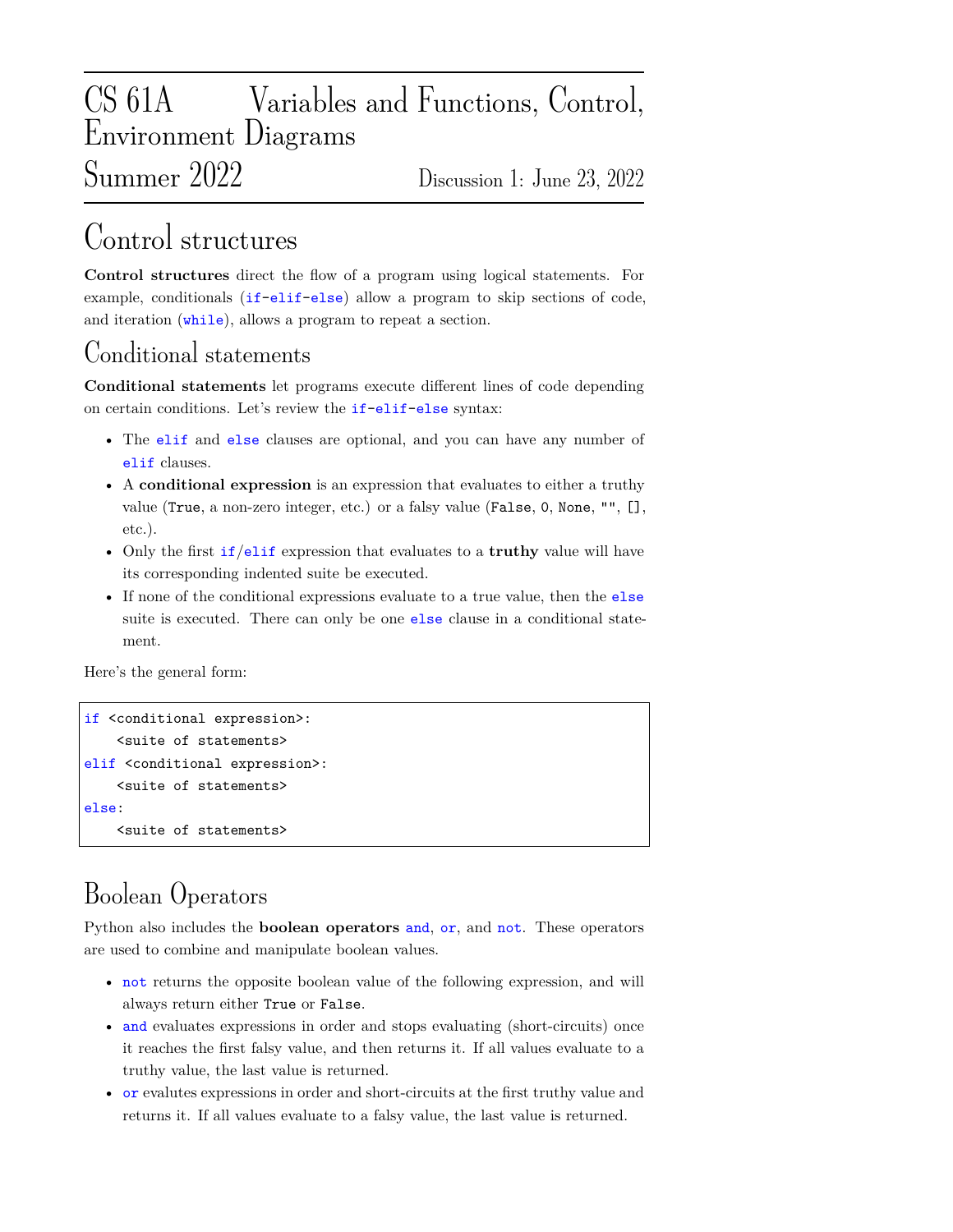For example:

```
>>> not None
True
>>> not True
False
\gg -1 and 0 and 1
0
>>> False or 9999 or 1/0
9999
```
#### **Q1: Case Conundrum**

In this question, we will explore the difference between if and elif.

What is the result of evaluating the following code?

```
def special_case():
   x = 10if x > 0:
        x \neq 2elif x < 13:
        x + = 3elif x % 2 == 1:
        x \neq 4return x
special_case()
```
What is the result of evaluating this piece of code?

```
def just_in_case():
    x = 10if x > 0:
        x \neq 2if x < 13:
         x \leftarrow + = 3if x \% 2 == 1:
         x + = 4return x
just_in_case()
```
How about this piece of code?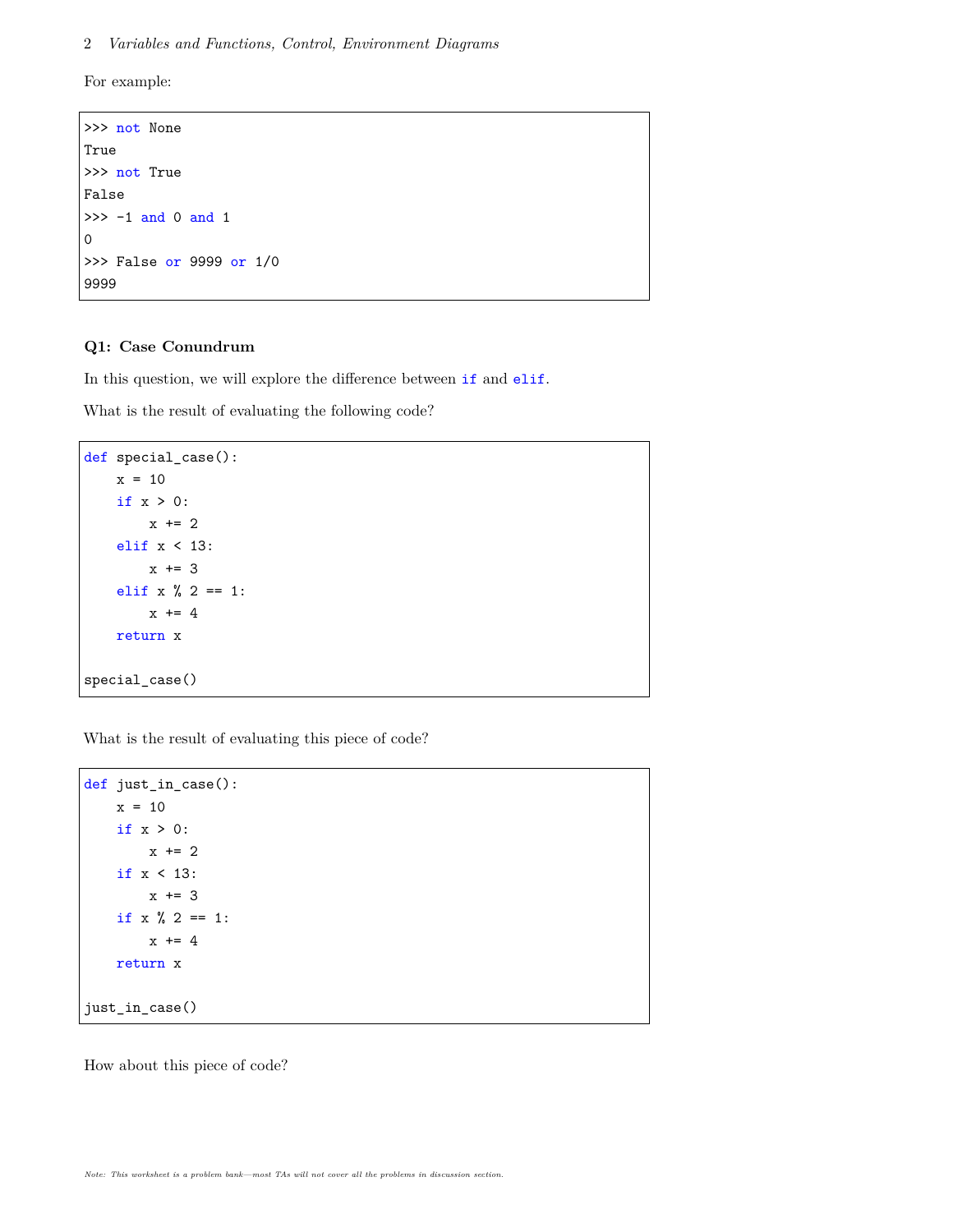```
def case_in_point():
   x = 10if x > 0:
       return x + 2
   if x < 13:
        return x + 3if x \% 2 == 1:
        return x + 4return x
case_in_point()
```
Which of these code snippets result in the same output, and why? Based on your findings, when do you think using a series of if statements has the same effect as using both if and elif cases?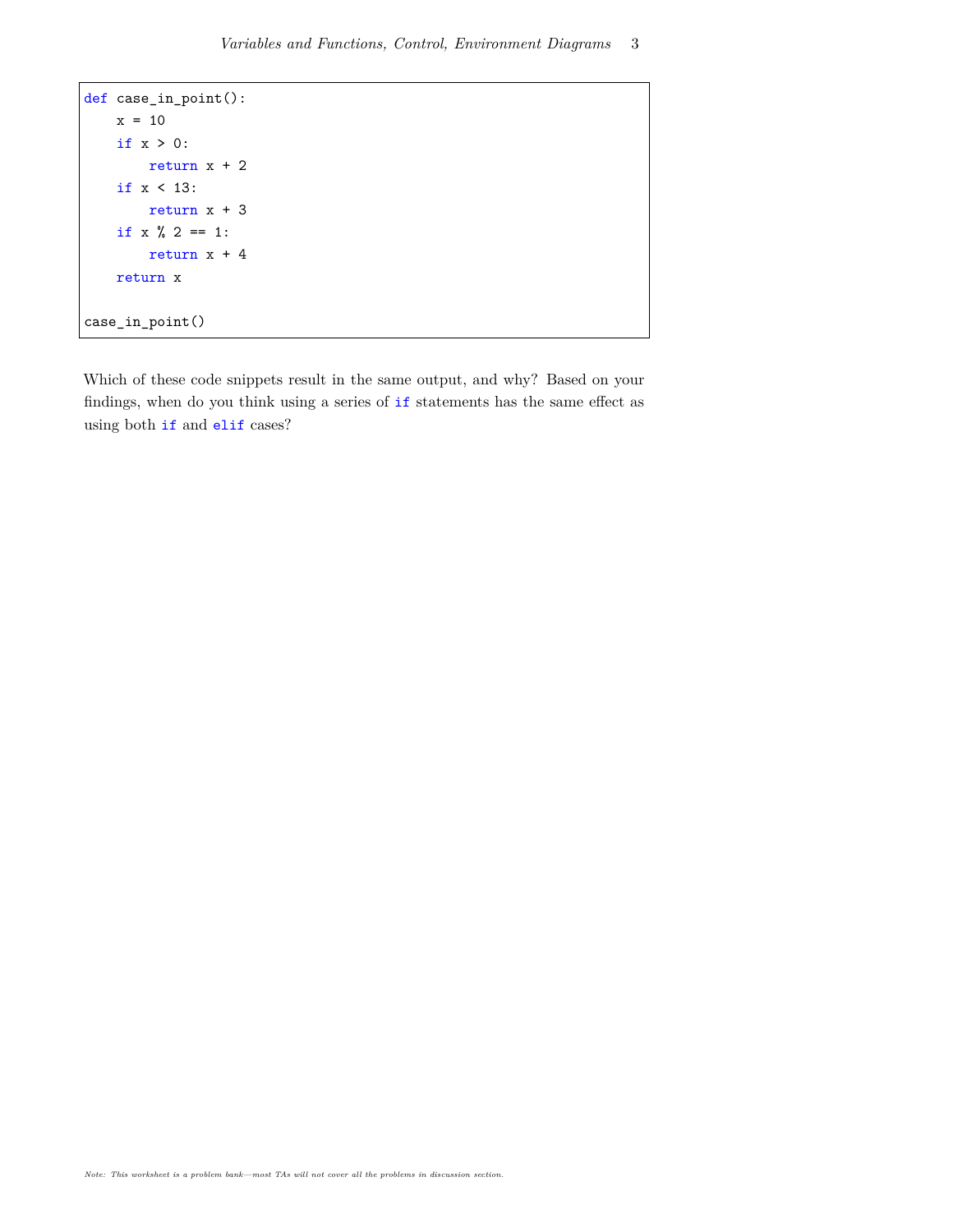#### **Q2: Jacket Weather?**

Alfonso will only wear a jacket outside if it is below 60 degrees or it is raining.

Write a function that takes in the current temperature and a boolean value telling if it is raining. This function should return True if Alfonso will wear a jacket and False otherwise.

Try solving this problem using an if statement.

**Note:** Since we'll either return True or False based on a single condition, whose truthiness value will also be either True or False. Knowing this, try to write this function using a single line.

```
def wears jacket with if(temp, raining):
    "'' """
   >>> wears_jacket_with_if(90, False)
   False
   >>> wears_jacket_with_if(40, False)
    True
    >>> wears_jacket_with_if(100, True)
    True
    """
    "*** YOUR CODE HERE ***"
# You can use more space on the back if you want
```
## While loops

To repeat the same statements multiple times in a program, we can use iteration. In Python, one way we can do this is with a **while loop**.

```
while <conditional clause>:
    <statements body>
```
As long as <conditional clause> evaluates to a true value, <statements body> will continue to be executed. The conditional clause gets evaluated each time the body finishes executing.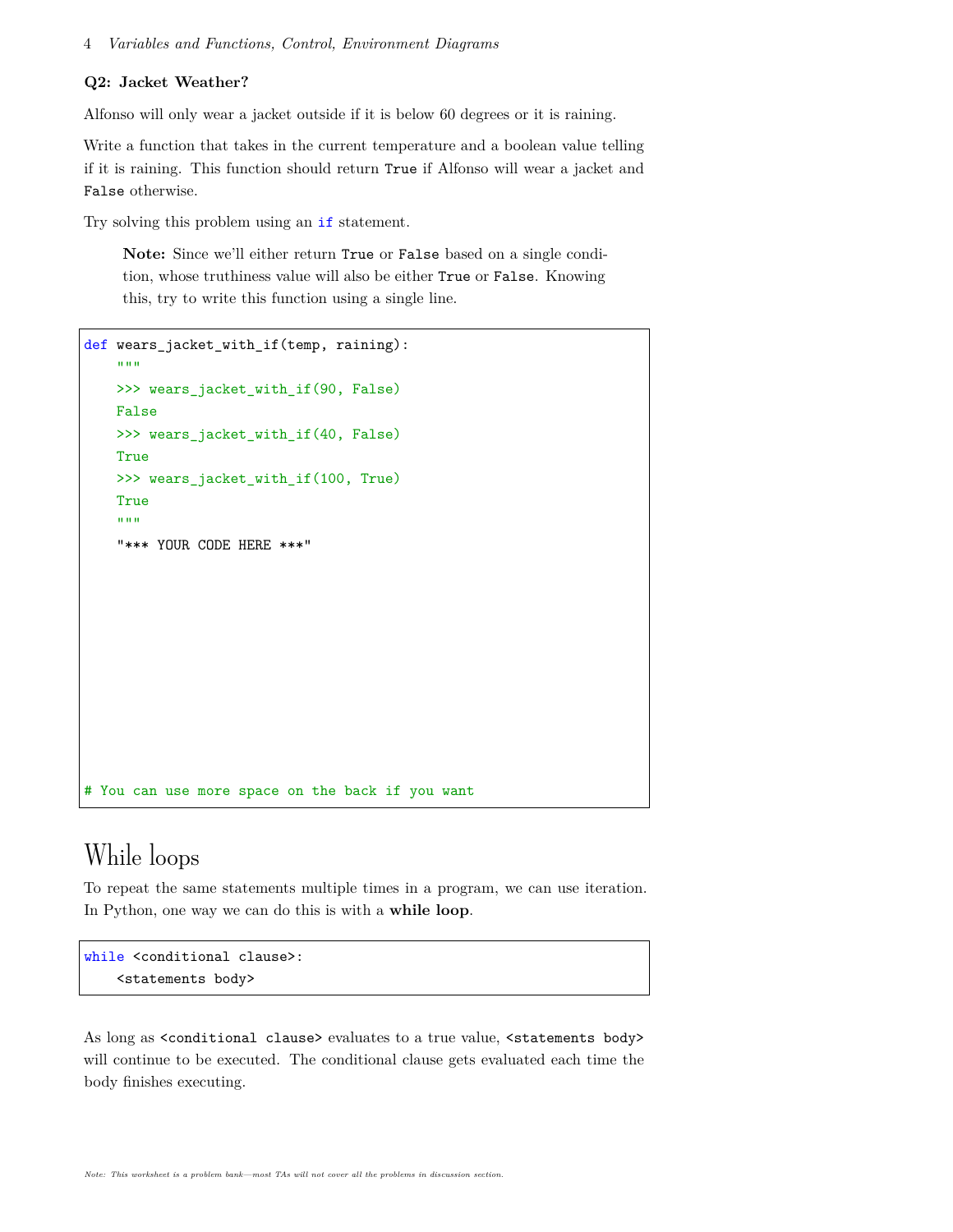#### **Q3: Square So Slow**

What is the result of evaluating the following code?

```
def square(x):
   print("here!")
   return x * x
def so_slow(num):
   x = numwhile x > 0:
       x = x + 1return x / 0
square(so_slow(5))
```
**Hint:** What happens to x over time?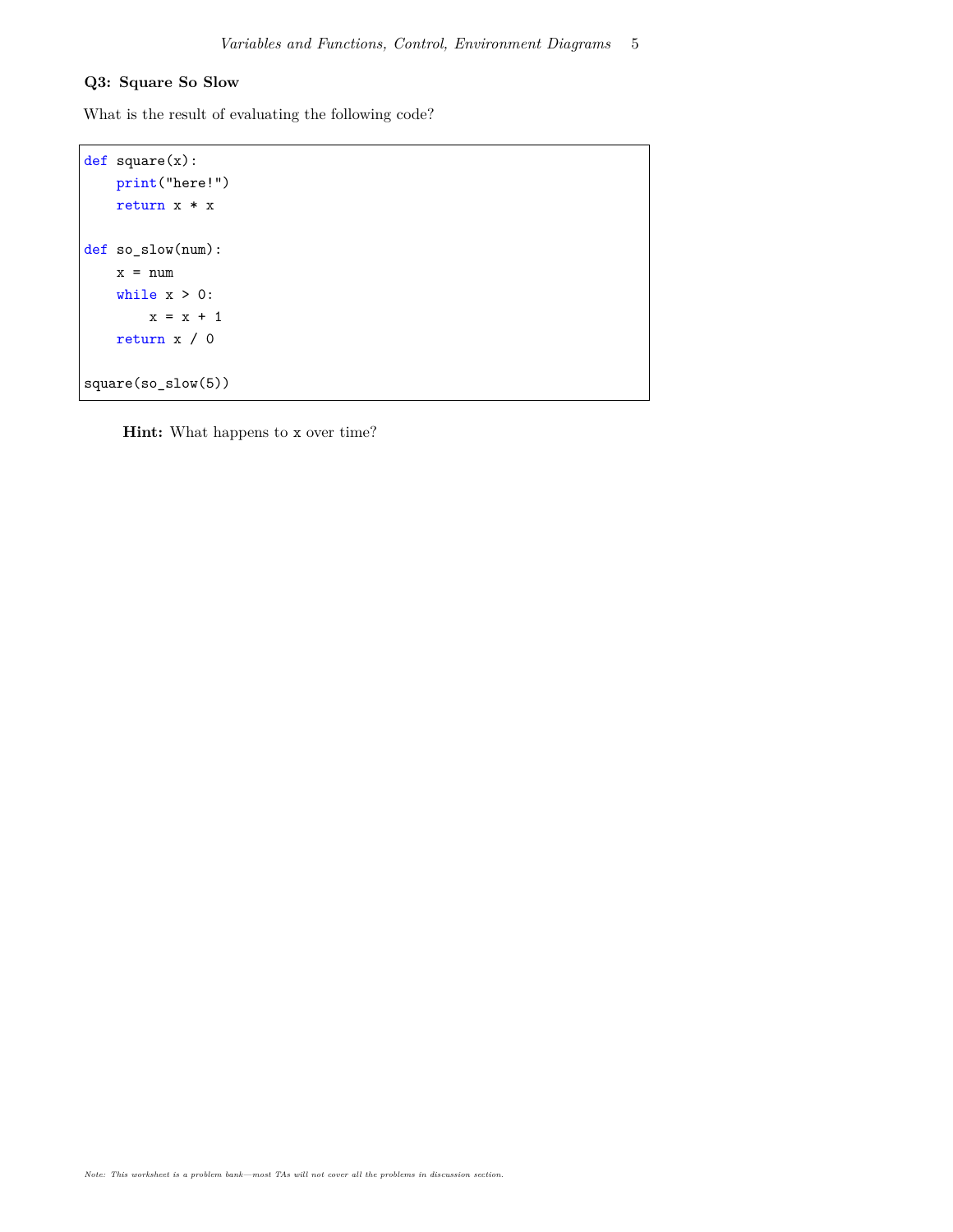#### **Q4: Is Prime?**

Write a function that returns True if a positive integer n is a prime number and False otherwise.

A prime number n is a number that is not divisible by any numbers other than 1 and n itself. For example, 13 is prime, since it is only divisible by 1 and 13, but 14 is not, since it is divisible by 1, 2, 7, and 14.

**Hint:** Use the % operator: x % y returns the remainder of x when divided by y.

```
def is_prime(n):
    ^{\rm m} ""
    >>> is_prime(10)
   False
    >>> is_prime(7)
    True
    >>> is_prime(1) # one is not a prime number!!
    False
    "'' ""
    "*** YOUR CODE HERE ***"
# You can use more space on the back if you want
```
#### **Q5: Fizzbuzz**

Implement the fizzbuzz sequence, which prints out a *single statement* for each number from 1 to n. For a number i,

- If i is divisible by 3 only, then we print "fizz".
- If i is divisible by 5 only, then we print "buzz".
- If i is divisible by both 3 and 5, then we print "fizzbuzz".
- Otherwise, we print the number i by itself.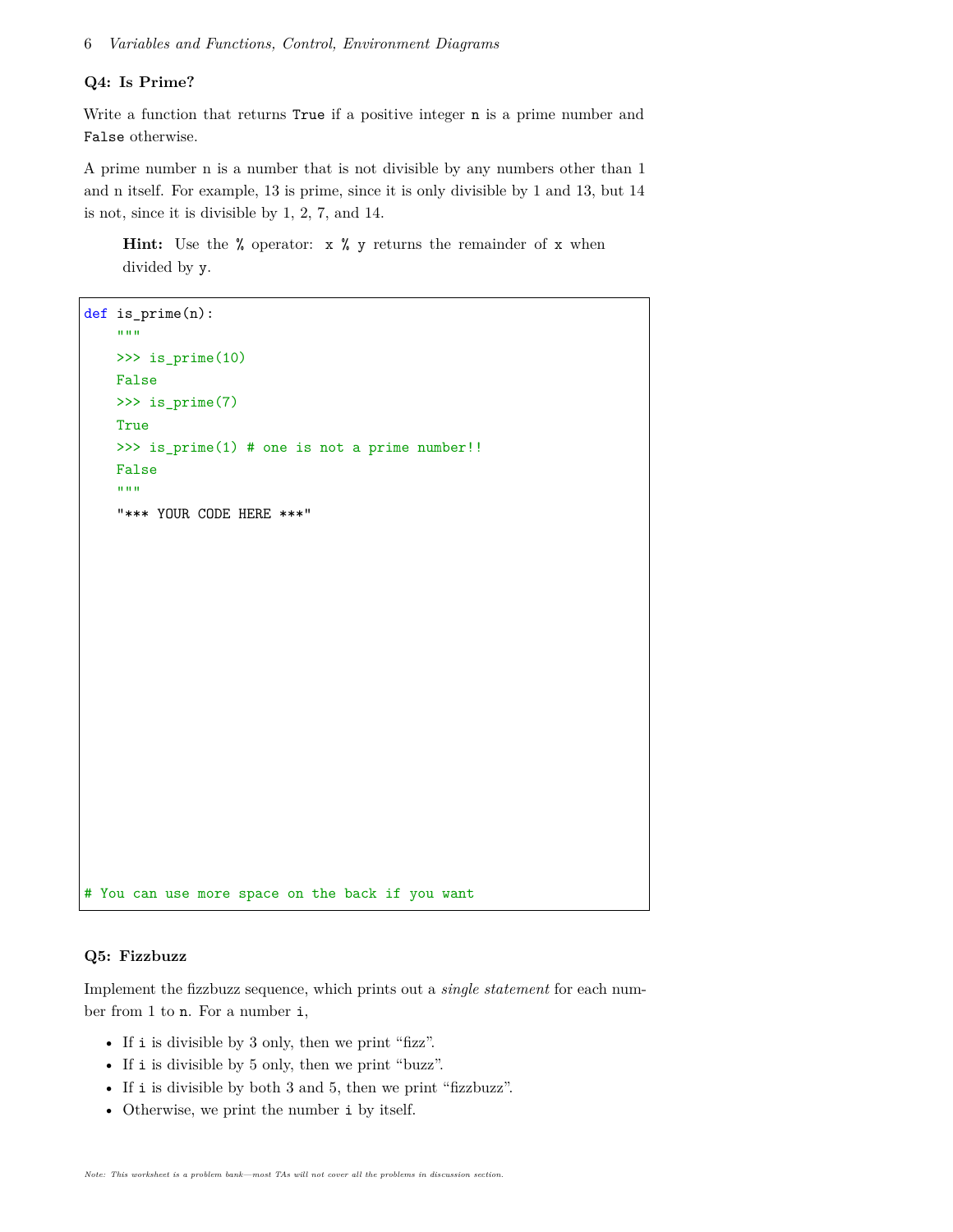Implement fizzbuzz(n) here:

```
def fizzbuzz(n):
    ^{\rm m} ""
    >>> result = fizzbuzz(16)
    1
    2
    fizz
    4
    buzz
    fizz
    7
    8
    fizz
    buzz
    11
    fizz
    13
    14
    fizzbuzz
    16
    >>> result is None # No return value
    True
    ^{\prime\prime\prime\prime\prime\prime\prime}"*** YOUR CODE HERE ***"
# You can use more space on the back if you want
```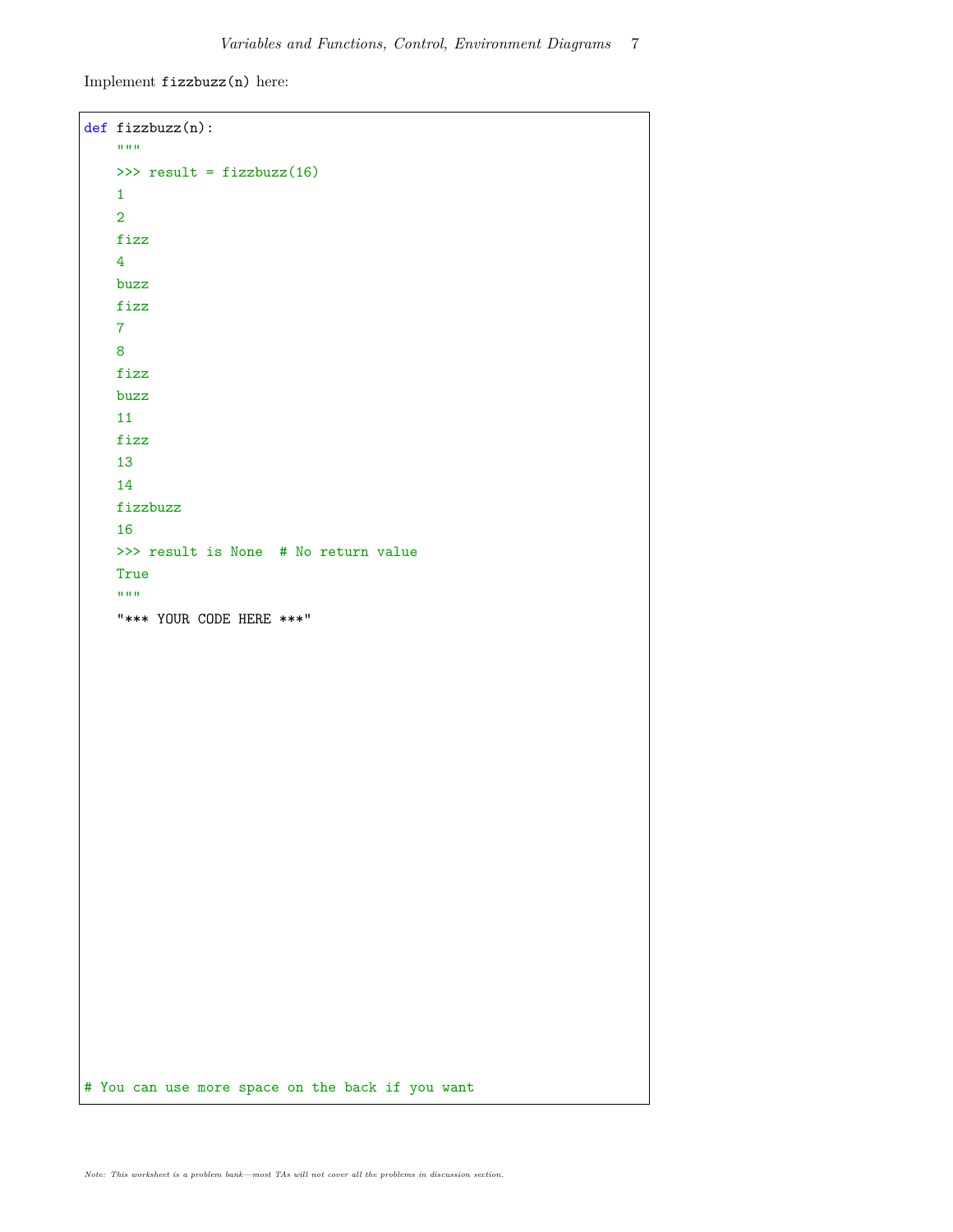#### **Q6: Unique Digits**

Write a function that returns the number of unique digits in a positive integer.

**Hints:** You can use // and % to separate a positive integer into its one's digit and the rest of its digits.

You may find it helpful to first define a function  $\texttt{has\_digit}(n, k)$ , which determines whether a number n has digit k.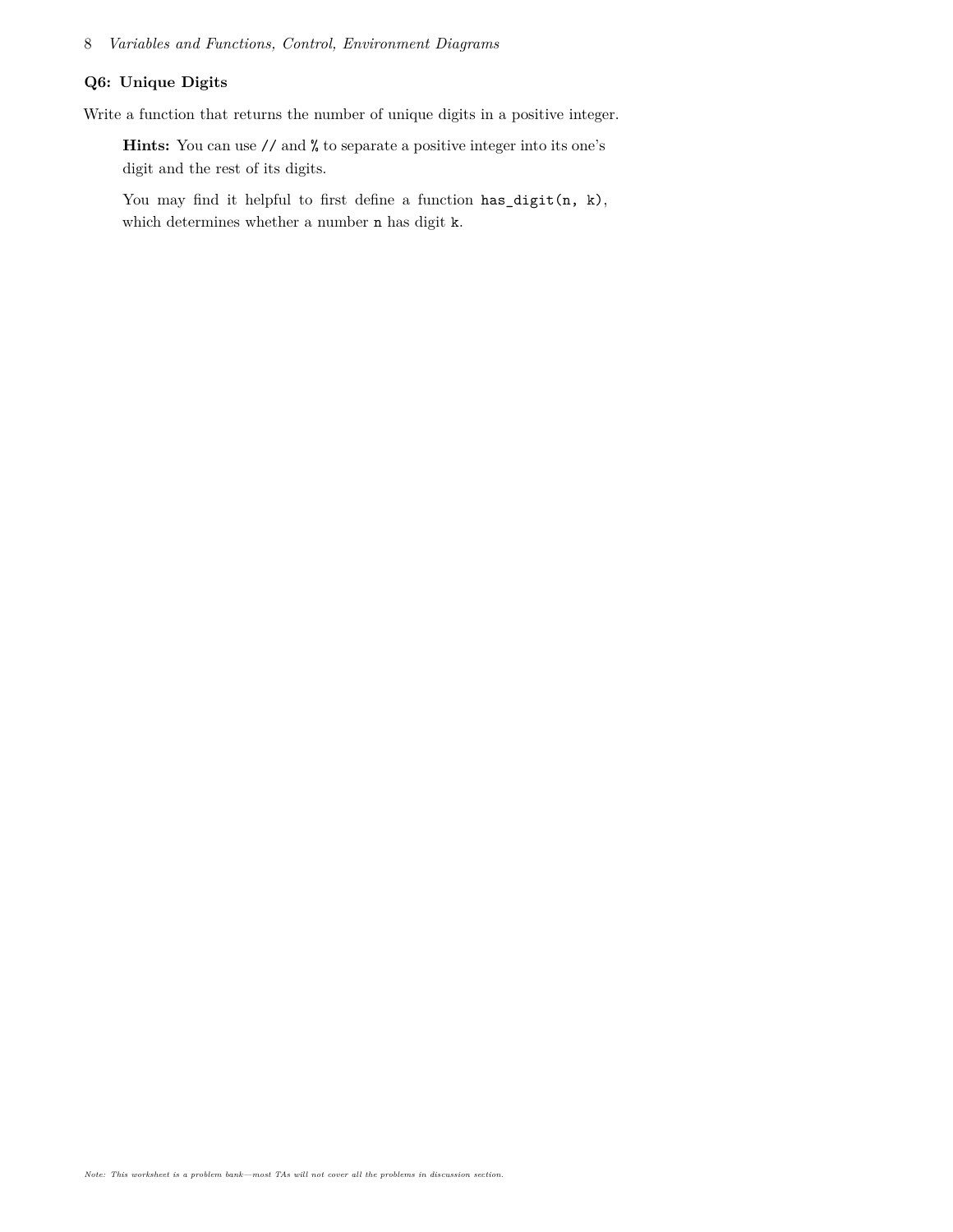```
def unique_digits(n):
    """Return the number of unique digits in positive integer n.
    >>> unique_digits(8675309) # All are unique
    7
    >>> unique_digits(1313131) # 1 and 3
    2
    >>> unique_digits(13173131) # 1, 3, and 7
    3
    >>> unique_digits(10000) # 0 and 1
    2
    >>> unique_digits(101) # 0 and 1
    2
    >>> unique_digits(10) # 0 and 1
    2
    "'' ""
    "*** YOUR CODE HERE ***"
def has_digit(n, k):
    """Returns whether K is a digit in N.
    >>> has_digit(10, 1)
    True
    >>> has_digit(12, 7)
    False
    " "" ""
    "*** YOUR CODE HERE ***"
Note: This worksheet is a problem bank—most TAs will not cover all the problems in discussion section.
```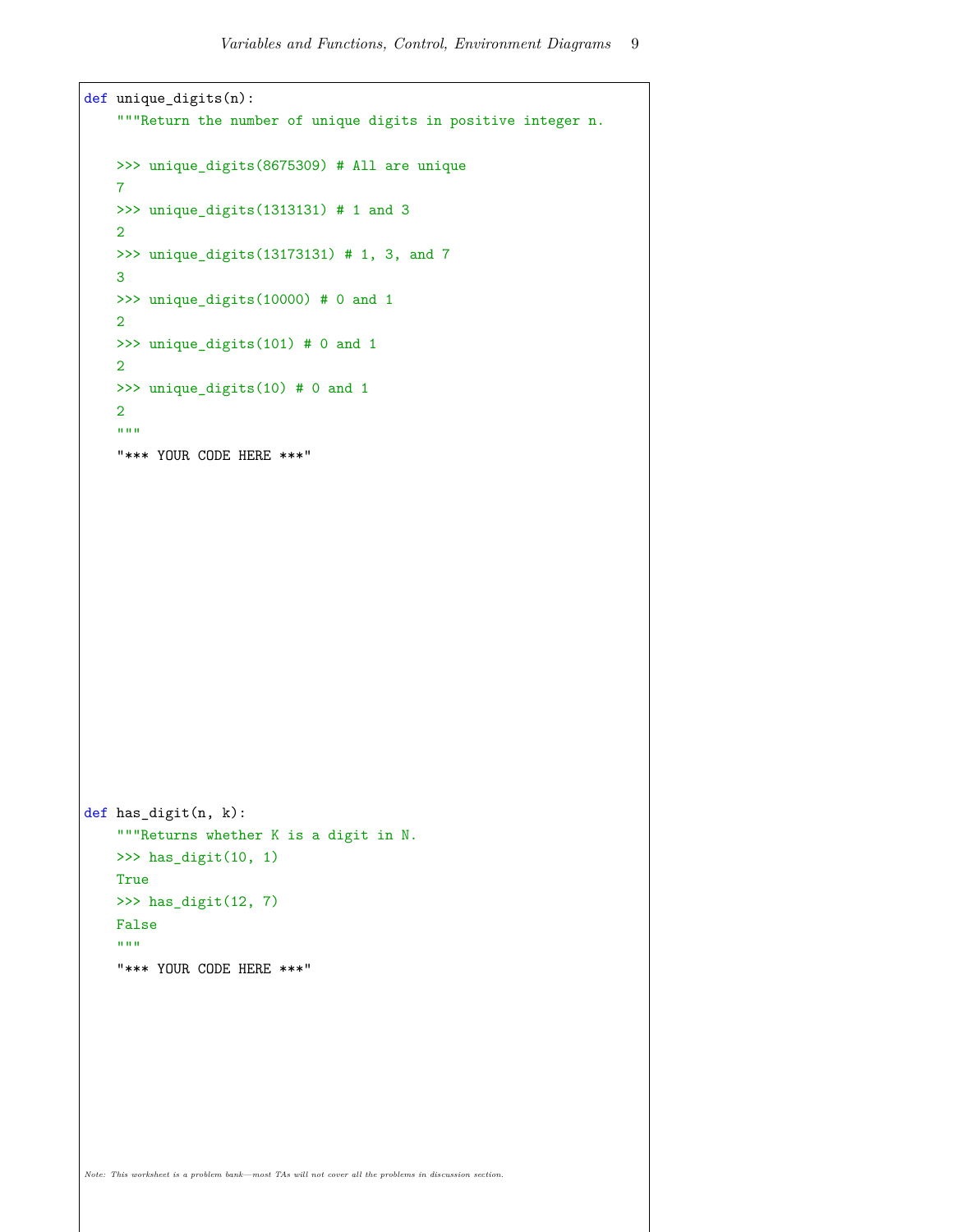### Environment Diagrams

An **environment diagram** is a model we use to keep track of all the variables that have been defined and the values they are bound to. We will be using this tool throughout the course to understand complex programs involving several different assignments and function calls.

One key idea in environment diagrams is the **frame**. A frame helps us keep track of what variables have been defined in the current execution environment, and what values they hold. The frame we start off with when executing a program from scratch is what we call the **Global frame**. Later, we'll get into how new frames are created and how they may depend on their parent frame.

Here's a short program and its corresponding diagram:

See the web version of this resource for the environment diagram.

Remember that programs are mainly just a set of statements or instructions— so drawing diagrams that represent these programs also involves following sets of instructions! Let's dive in…

### Assignment Statements

Assignment statements, such as  $x = 3$ , define variables in programs. To execute one in an environment diagram, record the variable name and the value:

- 1. Evaluate the expression on the right side of the = sign.
- 2. Write the variable name and the expression's value in the current frame.

#### **Q7: Assignment Diagram**

Use these rules to draw an environment diagram for the assignment statements below:

 $x = 11 \% 4$  $y = x$ x \*\*= 2

## def Statements

A def statement creates ("defines") a function object and binds it to a name. To diagram def statements, record the function name and bind the function object to the name. It's also important to write the **parent frame** of the function, which is where the function is defined.

**A very important note:** Assignments for def statements use pointers to functions, which can have different behavior than primitive assignments (such as variables bound to numbers).

- 1. Draw the function object to the right-hand-side of the frames, denoting the intrinsic name of the function, its parameters, and the parent frame (e.g. func  $square(x)$  [parent = Global].
- 2. Write the function name in the current frame and draw an arrow from the name to the function object.